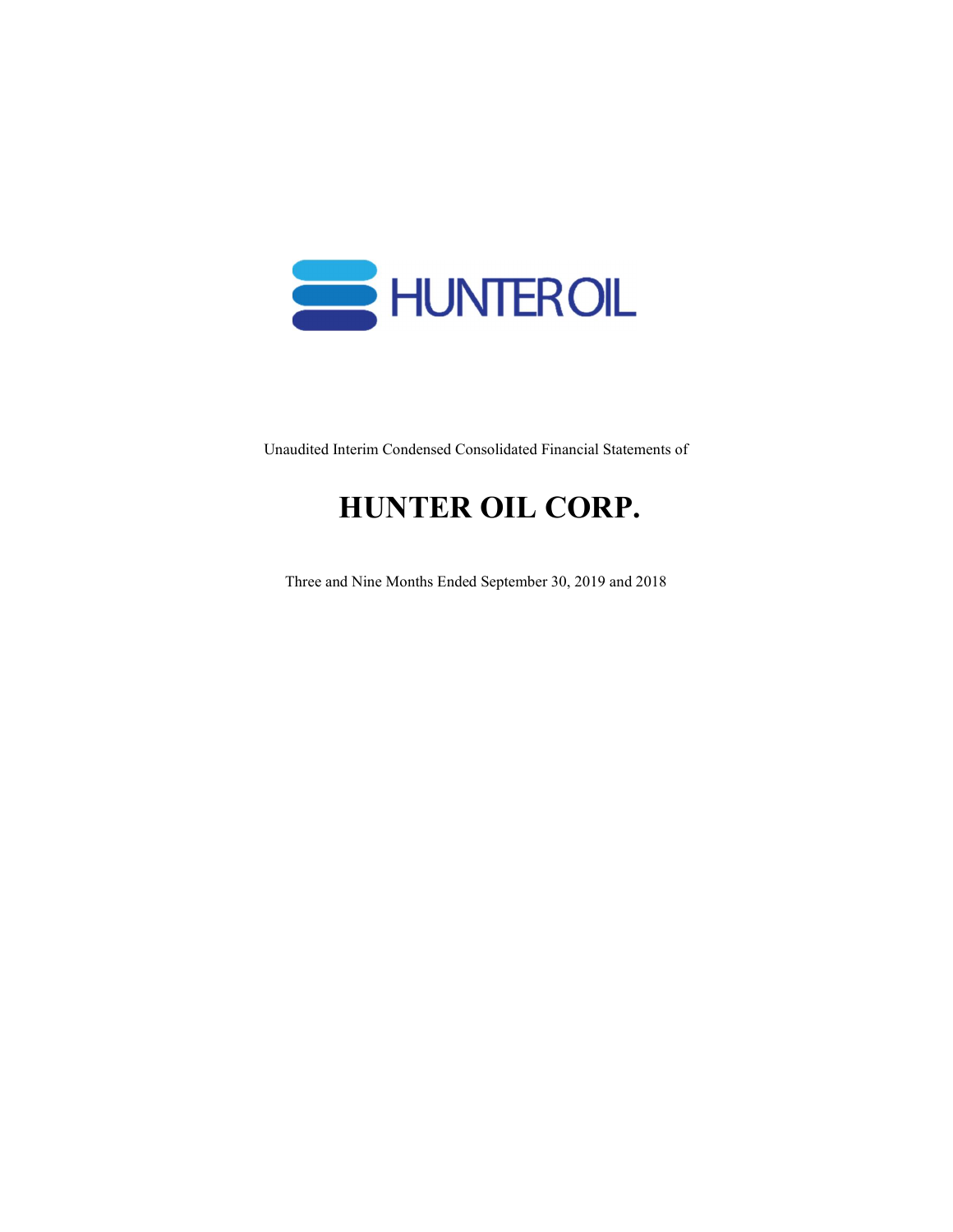#### NOTICE OF NO AUDITOR REVIEW OF INTERIM FINANCIAL STATEMENTS

Under National Instrument 51-102, Part 4, subsection 4.3 (3) (a), if an auditor has not performed a review of the interim financial statements, they must be accompanied by a notice indicating that the financial statements have not been reviewed by an auditor.

The accompanying unaudited interim consolidated condensed financial statements of the Company have been prepared by management and approved by the Board of Directors of the Company.

The Company's independent auditor has not performed a review of these unaudited interim condensed consolidated financial statements in accordance with standards established by the Chartered Professional Accountants of Canada for a review of interim financial statements by an entity's auditor.

November  $25<sup>th</sup>$ , 2019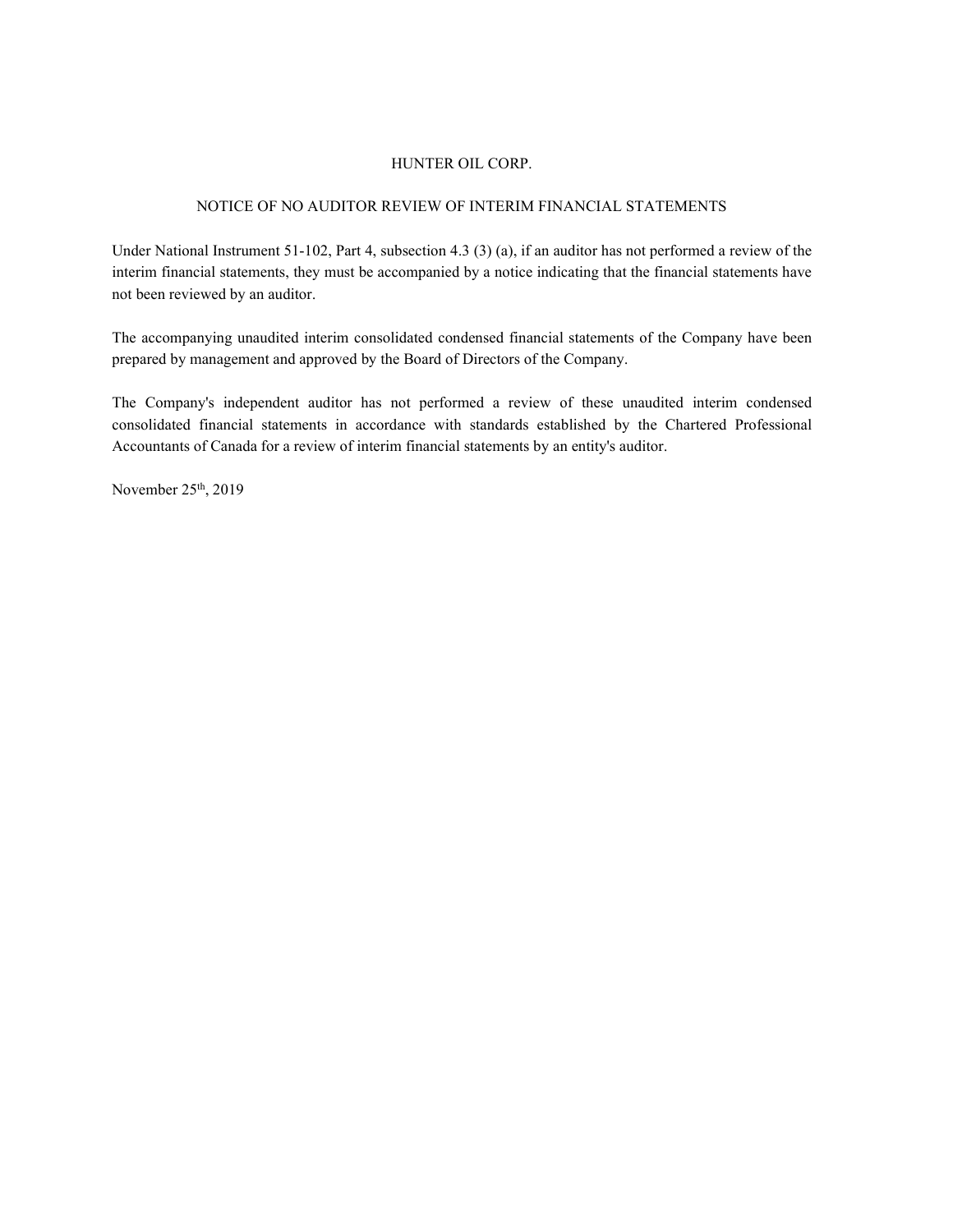|                                            |                | As of September 30, | As of December 31, |
|--------------------------------------------|----------------|---------------------|--------------------|
|                                            | Notes          | 2019                | 2018               |
| Assets                                     |                |                     |                    |
| Current assets                             |                |                     |                    |
| Cash                                       |                | \$<br>1,243         | \$<br>1,717        |
| Receivables                                | 5              | 5                   | 27                 |
| Prepaid expenses and other deposits        |                | 5                   | 33                 |
| Total current assets                       |                | 1,253               | 1,777              |
| Non-current assets                         |                |                     |                    |
| Other long-term assets                     | 6              | 130                 | 130                |
| Restricted cash                            | $\overline{4}$ | 25                  | $25\,$             |
| Total non-current assets                   |                | 155                 | 155                |
| <b>Total Assets</b>                        |                | \$<br>1,408         | \$<br>1,932        |
| Liabilities and Shareholders' Equity       |                |                     |                    |
| Current liabilities                        |                |                     |                    |
| Accounts payable                           |                | \$<br>52            | \$<br>103          |
| Accrued liabilities                        | 7              | 58                  | 59                 |
| Total current liabilities                  |                | 110                 | 162                |
| Total liabilities                          |                | 110                 | 162                |
| Shareholders' equity                       |                |                     |                    |
| Share capital                              | 8              | 111,816             | 111,816            |
| Contributed surplus                        |                | 9,507               | 9,507              |
| Accumulated deficit                        |                | (120, 025)          | (119, 553)         |
| Total shareholders' equity                 |                | 1,298               | 1,770              |
| Total Liabilities and Shareholders' Equity |                | \$<br>1,408         | \$<br>1,932        |

Approved by the Board of Directors:

Srinivas Polishetty Director Director

/s/ Srinivas Polishetty /s/ Andrew Hromyk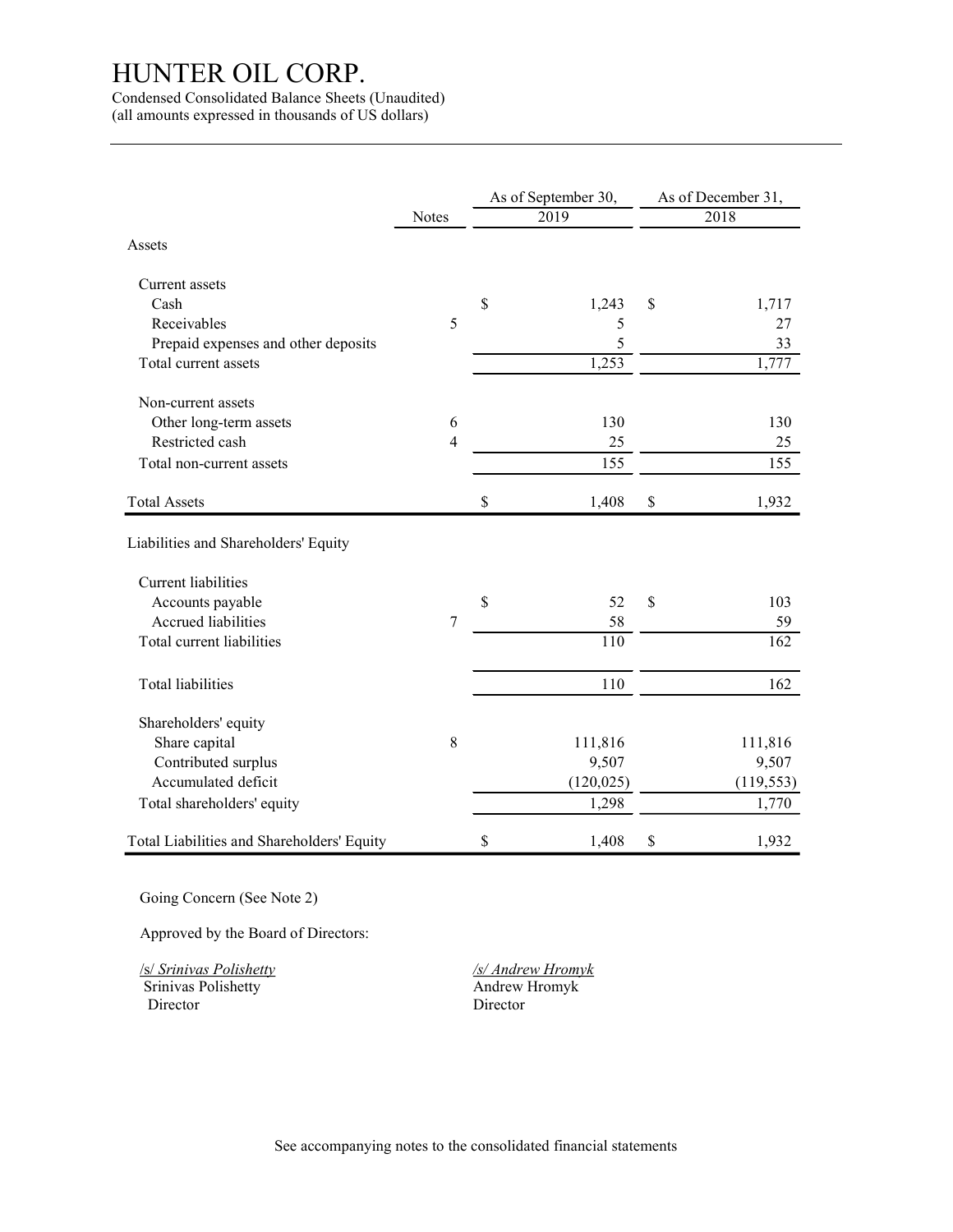| HUNTER OIL CORP.<br>Condensed Consolidated Statements of Comprehensive Loss (Unaudited)<br>(all amounts expressed in thousands of US dollars)                 |       |                       |                            |    |                                         |    |                                                       |              |                                       |  |  |
|---------------------------------------------------------------------------------------------------------------------------------------------------------------|-------|-----------------------|----------------------------|----|-----------------------------------------|----|-------------------------------------------------------|--------------|---------------------------------------|--|--|
|                                                                                                                                                               |       | Three Months Ended    |                            |    |                                         |    | Nine Months Ended                                     |              |                                       |  |  |
|                                                                                                                                                               |       | September 30,<br>2019 |                            |    | September 30,<br>2019                   |    |                                                       | 2018         |                                       |  |  |
|                                                                                                                                                               | Notes |                       |                            |    | 2018                                    |    |                                                       |              |                                       |  |  |
| Expenses<br>General and administrative<br>Management fees and consulting<br>Other, net<br>Stock-based compensation<br>Foreign currency gain<br>Total expenses | 12    | $\mathbb S$           | 30<br>88<br>14<br>132      | \$ | 11<br>$78\,$<br>49<br>15<br>(18)<br>135 | \$ | 182<br>288<br>$\overline{\phantom{a}}$<br>(26)<br>444 | $\mathbb{S}$ | 325<br>234<br>49<br>46<br>(20)<br>634 |  |  |
| Net loss from continuing operations                                                                                                                           |       |                       | (132)                      |    | (135)                                   |    | (444)                                                 |              | (634)                                 |  |  |
| <b>Discontinued Operations</b>                                                                                                                                | 11    |                       | (7)                        |    | (2, 531)                                |    | (28)                                                  |              | (4, 493)                              |  |  |
| Net loss and comprehensive loss for the year                                                                                                                  |       | $\mathbb{S}$          | (139)                      | \$ | (2,666)                                 | \$ | (472)                                                 | $\mathbb S$  | (5,127)                               |  |  |
| Loss per share continuing operations - basic and diluted<br>Loss per share discontinued operations - basic and diluted<br>Total                               |       | \$                    | (0.01)<br>(0.00)<br>(0.01) | \$ | (0.01)<br>(0.19)<br>(0.20)              | \$ | (0.03)<br>$0.00\,$<br>(0.03)                          | \$           | (0.05)<br>(0.39)<br>(0.44)            |  |  |
| Weighted average number of shares outstanding                                                                                                                 |       |                       | 13,260,871                 |    | 13,118,697                              |    | 13,260,871                                            |              | 11,768,307                            |  |  |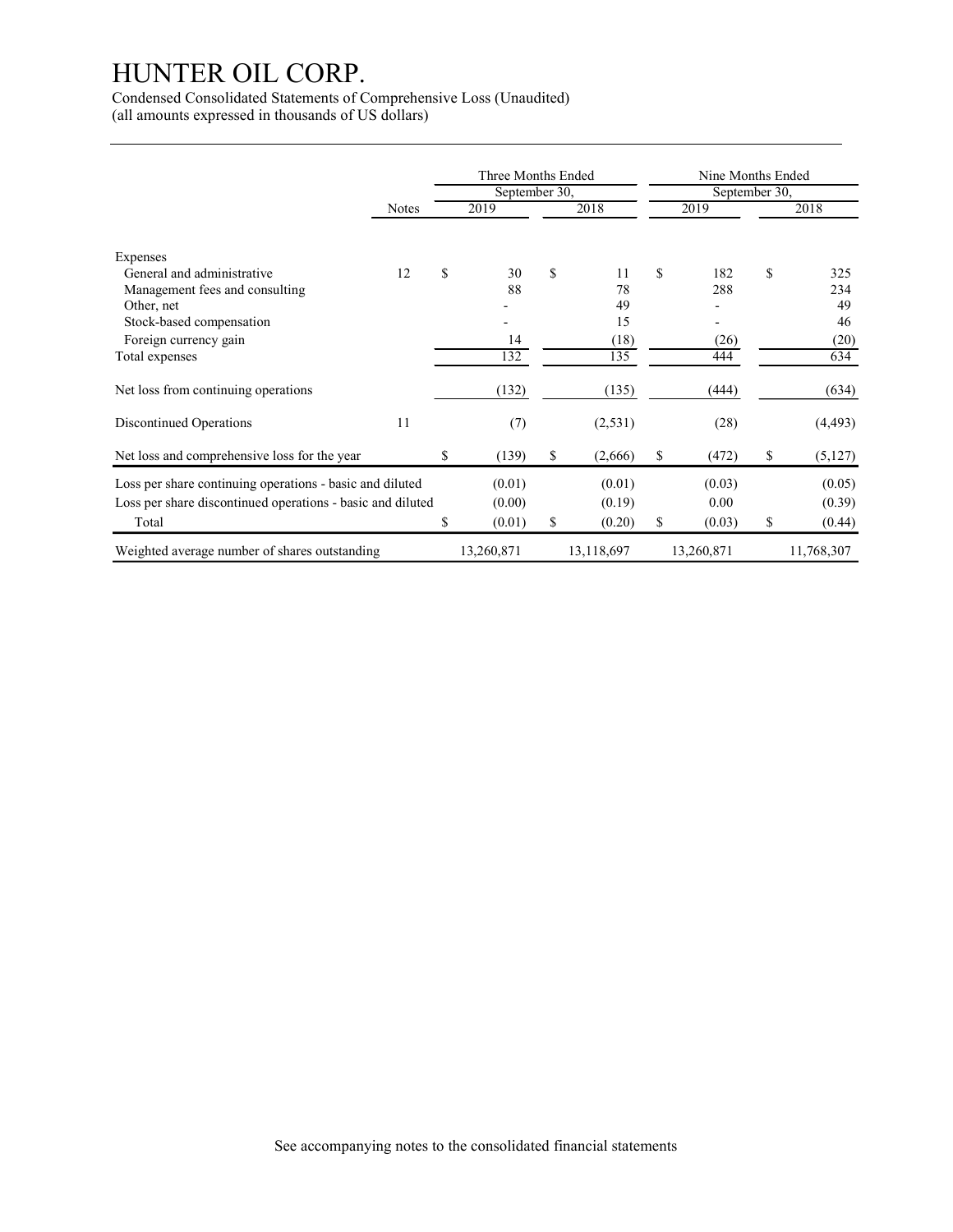|                                                                                                    | Number of Common Shares  |                |                          |                        |  |  |
|----------------------------------------------------------------------------------------------------|--------------------------|----------------|--------------------------|------------------------|--|--|
|                                                                                                    | September 30,            |                | September 30,            |                        |  |  |
|                                                                                                    | 2019                     | 2018           | 2019                     | 2018                   |  |  |
| <b>Total Shareholders' Equity, beginning balances</b><br><b>Equity Instruments (Common Shares)</b> |                          |                | 1,770<br>-S              | \$22,113               |  |  |
| Balance, January 1                                                                                 | 13,260,871               | 8,070,871      | 111,816                  | 126,626                |  |  |
| Issued stock, no par value                                                                         |                          | 5,000,000      |                          | 1,540                  |  |  |
| Issued stock from exercise of options, no par value                                                |                          | 190,000        |                          | 116                    |  |  |
| Return of capital                                                                                  | $\overline{\phantom{a}}$ | $\overline{a}$ | $\overline{\phantom{a}}$ | (16, 576)              |  |  |
| Balance, September 30                                                                              | 13,260,871               | 13,260,871     | 111,816                  | 111,706                |  |  |
| <b>Contributed Surplus</b>                                                                         |                          |                |                          |                        |  |  |
| Balance, January 1                                                                                 |                          |                | 9,507                    | 9,256                  |  |  |
| Fair value of stock option grants                                                                  |                          |                |                          | 96                     |  |  |
| Fair value of stock options settled for cash                                                       |                          |                | $\sim$<br>9,507          | (58)                   |  |  |
| Balance, September 30                                                                              |                          |                |                          | 9,294                  |  |  |
| <b>Accumulated Deficit</b>                                                                         |                          |                |                          |                        |  |  |
| Balance, January 1                                                                                 |                          |                | (119, 553)               | (113,769)              |  |  |
| Net loss                                                                                           |                          |                | (472)                    | (5,127)                |  |  |
| Balance, September 30                                                                              |                          |                | (120, 025)               | (118, 896)             |  |  |
|                                                                                                    |                          |                |                          |                        |  |  |
| <b>Total Shareholders' Equity, ending balances</b>                                                 |                          |                | \$<br>1,298              | <sup>\$</sup><br>2,104 |  |  |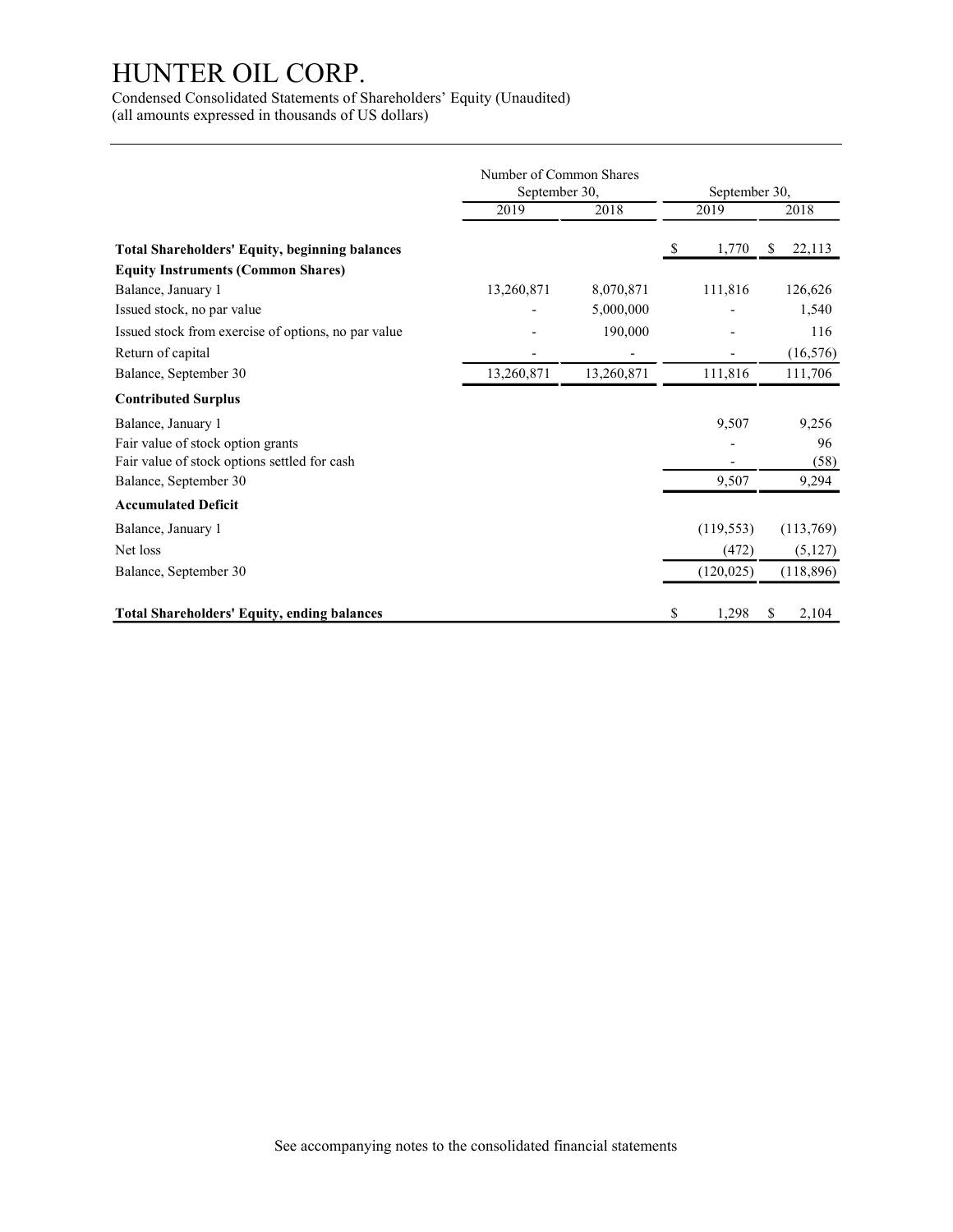Condensed Consolidated Statements of Cash Flows (Unaudited) (all amounts expressed in thousands of US dollars)

|                                                                           | Nine Months Ended<br>September 30, |                     |
|---------------------------------------------------------------------------|------------------------------------|---------------------|
|                                                                           | 2019                               | 2018                |
| Cash provided by (used in):                                               |                                    |                     |
| Operating activities                                                      |                                    |                     |
| Net loss for the period from continuing operations                        | \$<br>(444)                        | \$<br>(634)         |
| Add (deduct) non-cash items:                                              |                                    |                     |
| Foreign currency translation (gain) loss                                  |                                    | (20)                |
| Stock-based compensation                                                  |                                    | 46                  |
| Non-cash other expense                                                    |                                    | 12                  |
| Total non-cash items                                                      | (444)                              | (596)               |
| Changes in working capital (Note 15)                                      | (2)                                | 1,263               |
| Cash provided (used) in operations - continuing operations                | (446)                              | 667                 |
| Cash (used) in operations - discontinued operations                       | (28)                               | (3,612)             |
|                                                                           | (474)                              | (2,945)             |
| Investing activities                                                      |                                    |                     |
| Investing in other long-term assets                                       |                                    | (130)               |
| Proceeds on sale of discontinued operations                               |                                    | 21,593              |
| Cash provided by (used in) investing activities - continuing operations   |                                    | 21,463              |
| Cash provided by (used in) investing activities - discontinued operations |                                    | (4)                 |
|                                                                           | $\overline{a}$                     | $\overline{21,459}$ |
| Financing activities                                                      |                                    |                     |
| Proceeds from private placement funding                                   |                                    | 1,540               |
| Proceeds of stock options                                                 |                                    | 116                 |
| Proceeds of short term loan                                               |                                    | 250                 |
| Capital distribution                                                      |                                    | (16, 576)           |
| Cash provided by financing activities - continuing operations             |                                    | (14,670)            |
| Cash provided by financing activities - discontinued operations           | $\overline{\phantom{a}}$           |                     |
|                                                                           | $\overline{\phantom{0}}$           | (14,670)            |
| Change in cash and cash equivalents                                       | (474)                              | 3,844               |
| Cash and cash equivalents, beginning                                      | 1,717                              | 75                  |
|                                                                           |                                    |                     |
| Cash and cash equivalents, ending                                         | \$<br>1,243                        | \$<br>3,919         |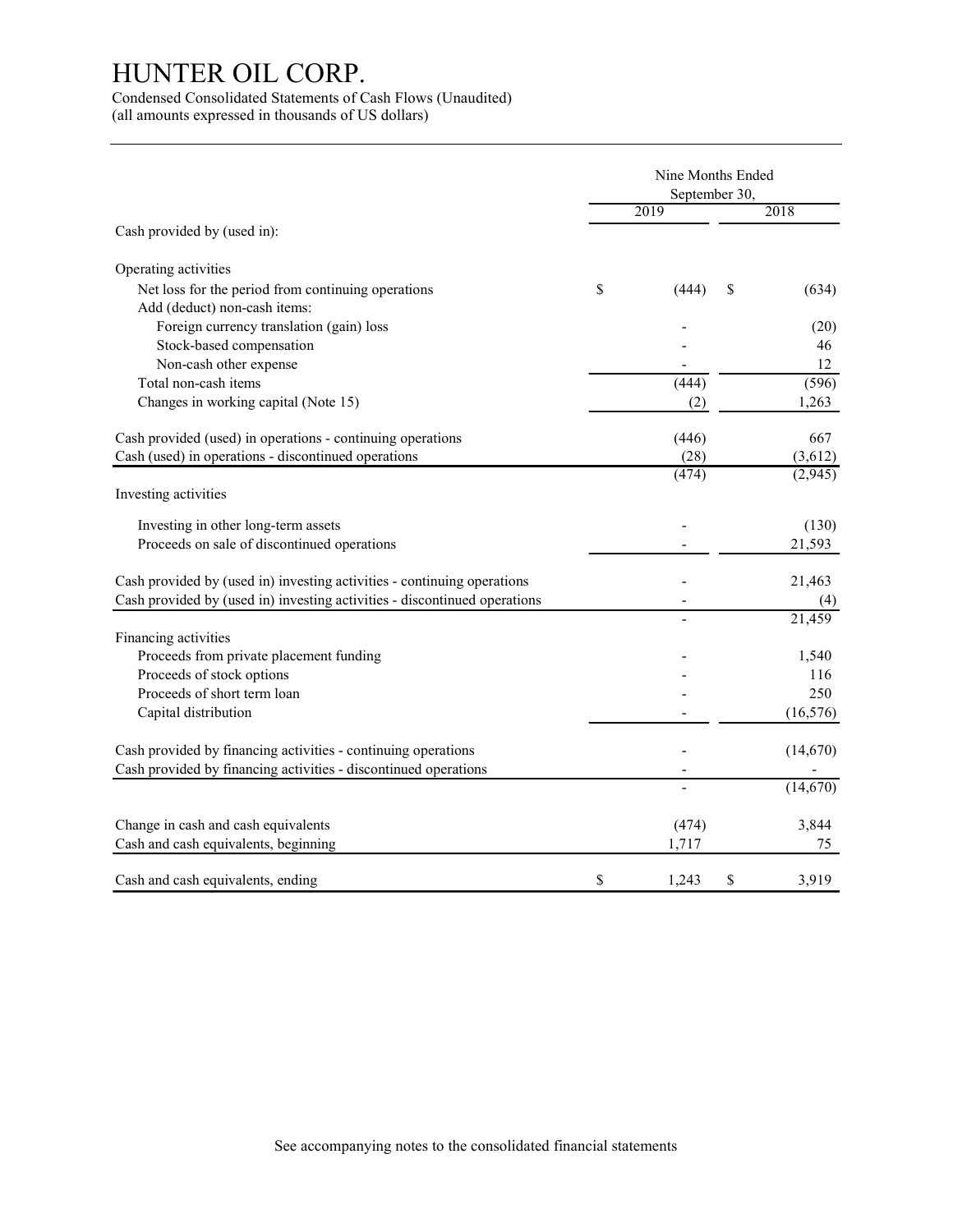Notes to Unaudited Interim Condensed Consolidated Financial Statements (All amounts in thousands of US dollars unless otherwise indicated)

Three and Nine Months Ended September 30, 2019 and 2018

#### 1. Reporting Entity and Description of Business

Hunter Oil Corp. (the "Company") is incorporated in British Columbia, Canada and is engaged in the business of acquiring and developing crude oil and natural gas properties. On August 31, 2018, the Company disposed all of its operations in oil and gas production (Note 11). The Company is currently evaluating potential interests in oil and gas properties and other business opportunities in the oil and gas industry.

Common shares of the Company are listed on the TSX Venture Exchange ("TSX-V") under the symbol "HOC" and quoted on the OTC Markets Group ("OTCQB") under the symbol "HOILF". The Company's head office and registered and records office is located at Suite 940, 1040 West Georgia Street, Vancouver, British Columbia, V6E 4H1 Canada.

#### 2. Liquidity and Continuance of Operations

These unaudited interim consolidated financial statements are prepared on the basis that the Company will continue to operate as a going concern, which assumes that the Company will be able to realize its assets and discharge its liabilities in the normal course of business for the twelve-month period following the date of these consolidated financial statements. The Company has working capital of \$1.14 million as at September 30, 2019.

Although the Company has no current operations nor operating remaining assets, other than cash, the board of directors is actively seeking a transaction(s) whereby it will continue as a going concern. The proposed business of the Company involves a high degree of risk and there is no assurance that the Company will identify an appropriate business for acquisition or investment, and even if so identified, it may not be able to finance such an acquisition or investment within the requisite period. Additional funds will be required to enable the Company to pursue such an initiative and the Company may be unable to obtain such financing on terms which are satisfactory to it. Furthermore, there is no assurance that the business will be profitable. These factors indicate the existence of a material uncertainty that may cast doubt about the Company's ability to continue as a going concern. These consolidated financial statements do not reflect the adjustments to the carrying values of assets and liabilities and the reported expenses and balance sheet classifications that would be necessary were the going concern assumption deemed to be inappropriate. These adjustments could be material.

#### 3. Basis of Presentation and Summary of Significant Accounting Policies

a) Statement of Compliance - These unaudited interim condensed consolidated financial statements have been prepared in accordance with International Financial Reporting Standards ("IFRS") as issued by the International Accounting Standards Board ("IASB") applicable to the preparation of interim condensed financial statements, including International Accounting Standard 34, "Interim Financial Reporting." The Company has consistently applied the same accounting policies as those set out in the audited consolidated financial statements for the year ended December 31, 2018, which are available on the Company's website at www.hunteroil.com and on SEDAR at www.sedar.com. Certain disclosures included in the notes to the annual consolidated financial statements have been condensed in the following note disclosures or have been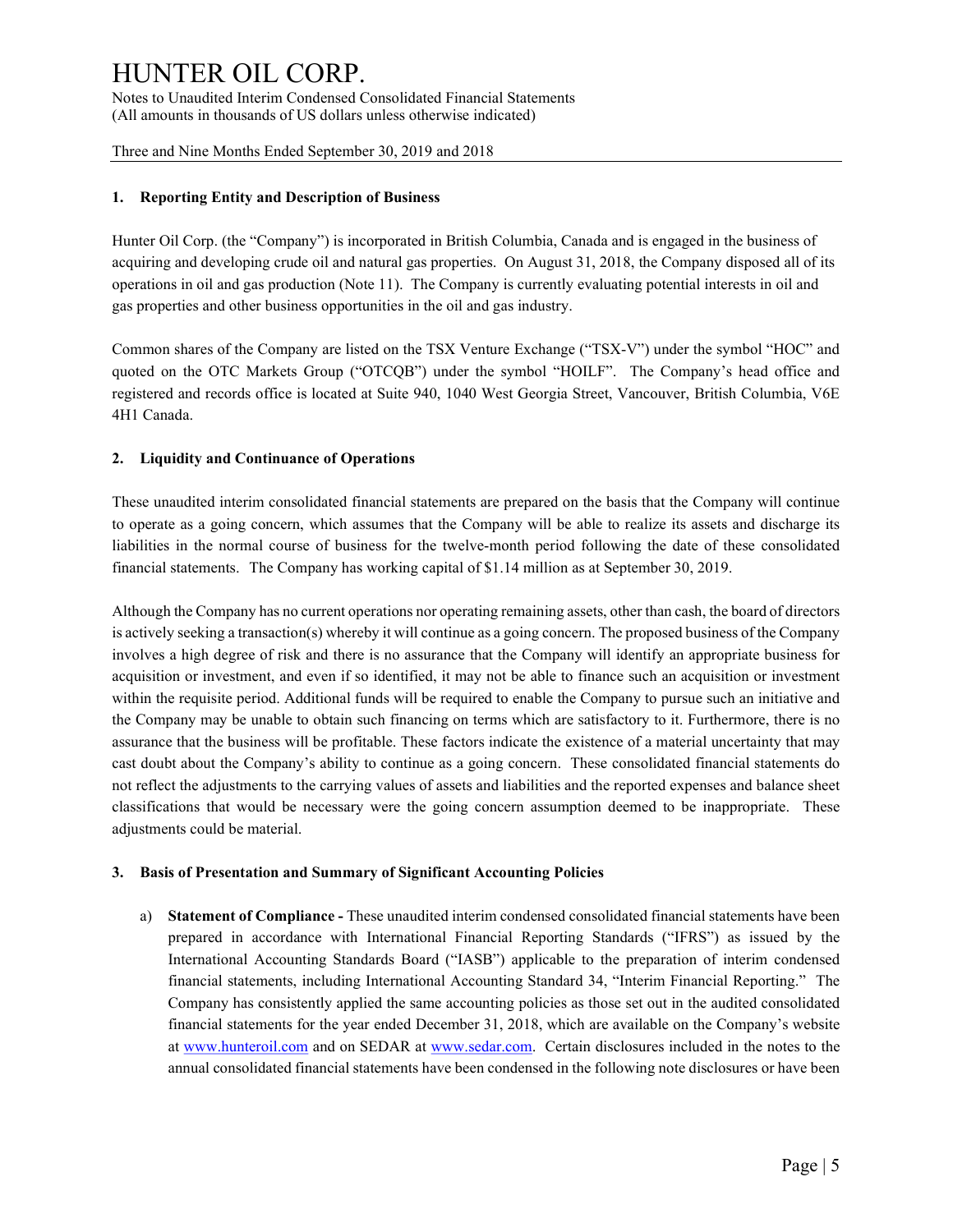Notes to Unaudited Interim Condensed Consolidated Financial Statements (All amounts in thousands of US dollars unless otherwise indicated)

Three and Nine Months Ended September 30, 2019 and 2018

#### 3. Basis of Presentation and Summary of Significant Accounting Policies (Cont'd)

#### a) Statement of Compliance (cont'd)

disclosed on an annual basis only. Accordingly, these unaudited interim condensed consolidated financial statements should be read in conjunction with the audited consolidated financial statements for the year ended December 31, 2018, which have been prepared in accordance with IFRS as issued by the IASB. The accounting policies applied in these unaudited interim consolidated financial statements are based on IFRS issued and outstanding as of November  $25<sup>th</sup>$ , 2019, the date the Company's Board of Directors approved the statements.

 The accompanying unaudited interim condensed consolidated financial statements include all adjustments, composed of normal recurring adjustments, considered necessary by management to fairly state the Company's results of operations, financial position and cash flows. The operating results for interim periods are not necessarily indicative of results that may be expected for any other interim period or for the full year. Accordingly, actual results may differ from these estimates.

#### b) Basis of Presentation

- i. Functional Currency These unaudited interim condensed consolidated financial statements are presented in United States dollars, unless otherwise indicated. All references to \$ are to United States dollars and references to C\$ are to Canadian dollars.
- ii. Basis of Measurement and Estimation Uncertainty The unaudited interim condensed consolidated financial statements are prepared on a historical cost basis except as detailed in the Company's accounting policies disclosed in this note. The timely preparation of the unaudited interim condensed consolidated financial statements requires management to make estimates and assumptions that affect the application of accounting policies and the reported amounts of assets and liabilities and the disclosure of contingencies at the date of the unaudited interim condensed consolidated financial statements, and the amount of revenues and expenses. Accordingly, actual results may differ from these estimates.
- iii. Principles of Consolidation and Presentation The unaudited interim condensed consolidated financial statements of the Company include the financial information of Hunter Oil Corp. (the "Parent Company") and its wholly-owned subsidiaries.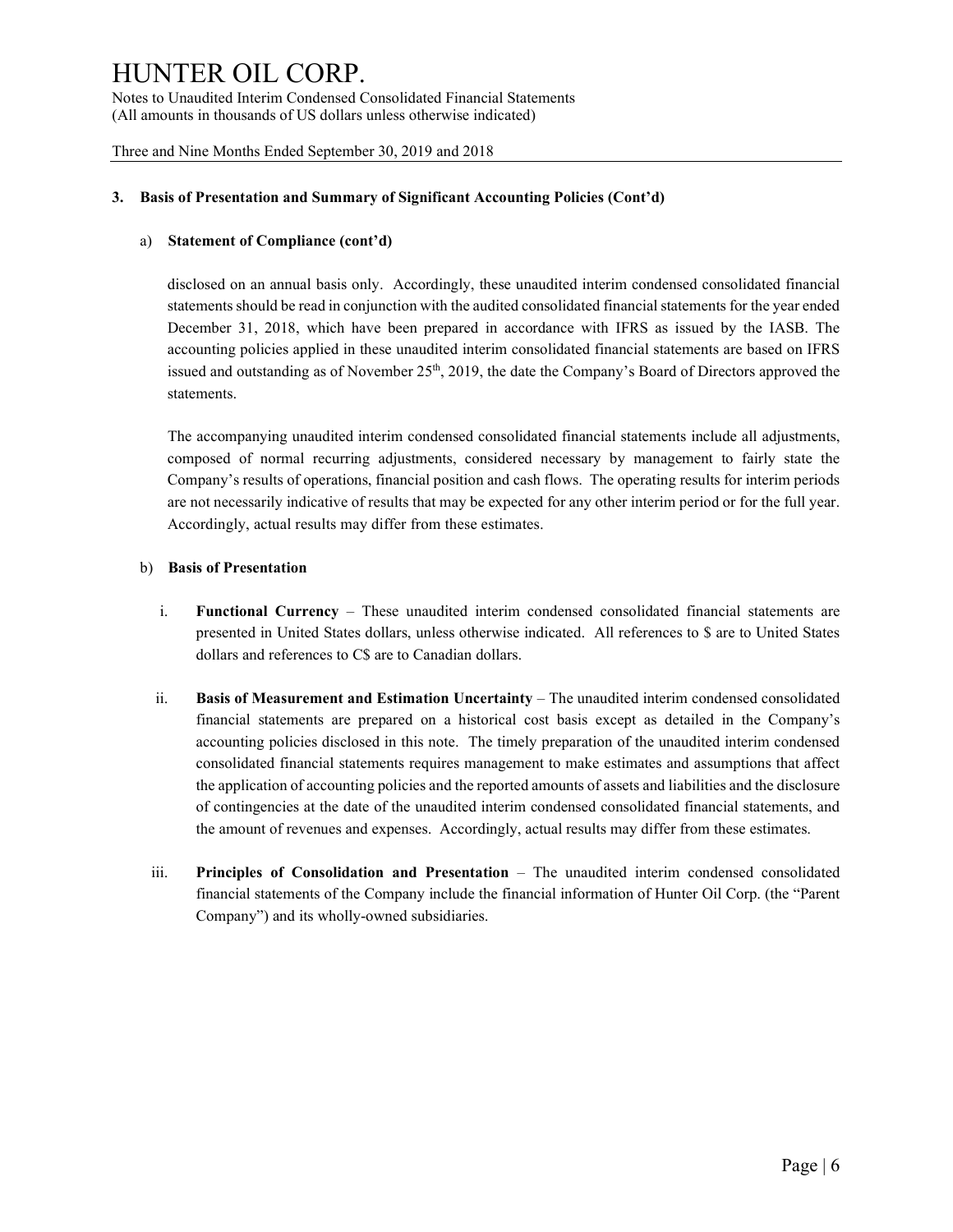Notes to Unaudited Interim Condensed Consolidated Financial Statements (All amounts in thousands of US dollars unless otherwise indicated)

Three and Nine Months Ended September 30, 2019 and 2018

#### 3. Basis of Presentation and Summary of Significant Accounting Policies (Cont'd)

#### c) Basis of Presentation (Cont'd)

The following table lists the Company's principal operating subsidiaries, their jurisdiction of incorporation and its percentage ownership of their voting securities as of the date of this report:

| OIL CORP.                                                                                                  |                     |                |                    |
|------------------------------------------------------------------------------------------------------------|---------------------|----------------|--------------------|
|                                                                                                            |                     |                |                    |
| d Interim Condensed Consolidated Financial Statements<br>ousands of US dollars unless otherwise indicated) |                     |                |                    |
| onths Ended September 30, 2019 and 2018                                                                    |                     |                |                    |
|                                                                                                            |                     |                |                    |
| entation and Summary of Significant Accounting Policies (Cont'd)                                           |                     |                |                    |
| <b>Presentation (Cont'd)</b>                                                                               |                     |                |                    |
| g table lists the Company's principal operating subsidiaries, their jurisdiction of incorporation and      |                     |                |                    |
| e ownership of their voting securities as of the date of this report:                                      |                     |                |                    |
|                                                                                                            |                     |                |                    |
| <b>Subsidiary Name</b>                                                                                     | <b>Jurisdiction</b> | Ownership 2019 | Ownership 2018 (1) |
| Hunter Oil Management Corp.                                                                                | Florida, USA        | 100%           | 100%               |
| Hunter Ventures Corp.                                                                                      | Delaware, USA       | 100%           | 100%               |
| Hunter Oil Resources Corp.                                                                                 | Delaware, USA       | 100%           | 100%               |
| Hunter Oil Production Corp.                                                                                | Florida, USA        | 100%           | 100%               |
| Ridgeway Arizona Oil Corp. (1)                                                                             | Arizona, USA        | $0\%$          | 100%               |
| EOR Operating Company (1)                                                                                  | Texas, USA          | $0\%$          | 100%               |
| Milnesand Minerals Inc. (2)                                                                                | Delaware, USA       | 100%           | 100%               |
| Chaveroo Minerals Inc. (2)                                                                                 | Delaware, USA       | 100%           | 100%               |

(1) Results of discontinued operations included to August 31, 2018 (See Note 11). Subsidiaries sold as disposal of discontinued operations.

(2) Results of discontinued operations. Assets and liabilities of each subsidiary sold as part of discontinued operations (See Note 11).

#### d) Changes to Significant Accounting Policies

 The following new standards are effective for annual periods beginning after January 1, 2019 and have been applied in preparing these interim condensed consolidated financial statements.

#### IFRS 16: Leases

This is the first period for which the Company has applied IFRS 16. The Company has adopted IFRS 16 on a modified retrospective approach. This new standard replaces *IAS 17 Leases* and the related interpretative guidance. IFRS 16 applies a control model to the identification of leases, distinguishing between a lease and a service contract on the basis of whether the customer controls the asset being leased. For those assets determined to meet the definition of a lease, IFRS 16 introduces significant changes to the accounting by lessees, introducing a single, on-balance sheet accounting model that is similar to current finance lease accounting, with limited exceptions for short-term leases or leases of low value assets. Lessor accounting is not substantially changed.

 As a result of the sale of the Company's discontinued operations in 2018, the Company has no outstanding lease arrangements other than month to month office leases. As a result, there have been no adjustments to these interim condensed consolidated financial statements as a result of the transition to IFRS 16 as of January 1, 2019. Comparative figures for 2018 have not been restated as a result of applying the modified retrospective approach.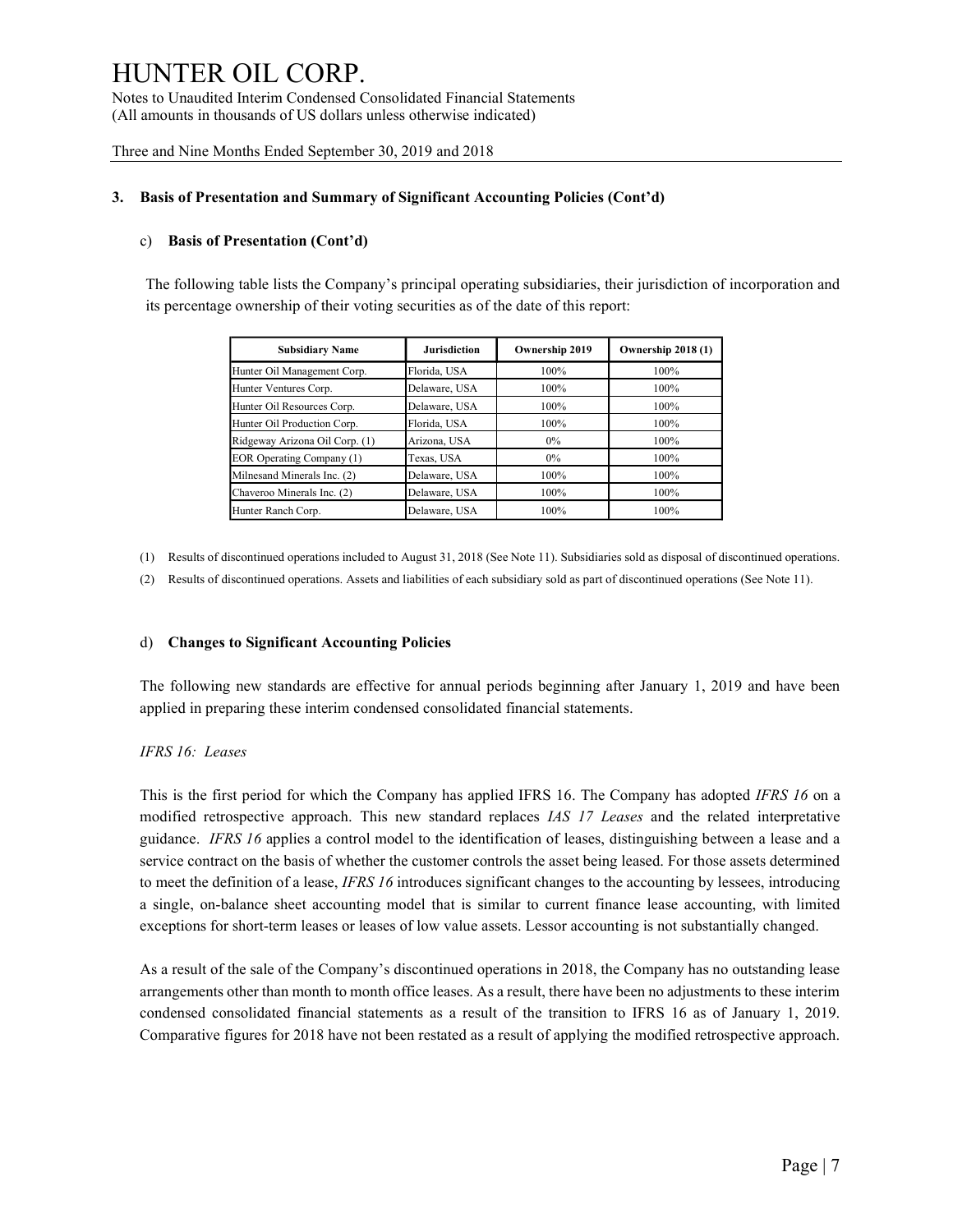Notes to Unaudited Interim Condensed Consolidated Financial Statements (All amounts in thousands of US dollars unless otherwise indicated)

Three and Nine Months Ended September 30, 2019 and 2018

#### 4. Restricted Cash

Restricted cash is comprised of cash escrowed amounts and certificates of deposit at banks which are pledged either to secure a well site reclamation project in Canada (Note 7).

The following table summarizes restricted cash balances:

|                                                              | September 30,<br>2019 | December 31,<br>2018 |
|--------------------------------------------------------------|-----------------------|----------------------|
| Bank deposits pledged to secure asset retirement obligations | ر ب                   | ت                    |

#### 5. Receivables

The Company's receivables were comprised primarily of Canadian Goods and Services Tax receivable as at September 30, 2019 and December 31, 2018.

#### 6. Other Long-Term Assets

The Company's other long-term assets are comprised of several internet domains for which the Company is seeking potential new business ventures. The balance as at September 30, 2019 and December 31, 2018 was \$0.13 million which represents the historical cost of acquiring the assets. The assets represent intangible assets with an indefinite life and have not been amortized. Management has determined these assets are not impaired as at September 30, 2019.

#### 7. Accrued Liabilities

The Company has an obligation to complete a well site reclamation for a historical lease arrangement in Alberta, Canada. The Company no longer leases or has any operations on the site. The reclamation is in final stages of government applications and subject to final regulatory approvals. As at September 30, 2019 and December 31, 2018 the Company had \$0.06 million accrued for potential final reclamation costs and certifications. Upon final regulatory approval, the restricted cash (See Note 4) shall be returned to the Company.

#### 8. Share Capital

Authorized Shares – The Company is authorized to issue an unlimited number of common shares of no par value and up to 25 million preferred shares of no par value.

Issued and Outstanding – As at September 30, 2019 and December 31, 2018, the Company had 13,260,871 shares outstanding. There were no shares issued or any other share capital transactions during the nine months ended September 30, 2019.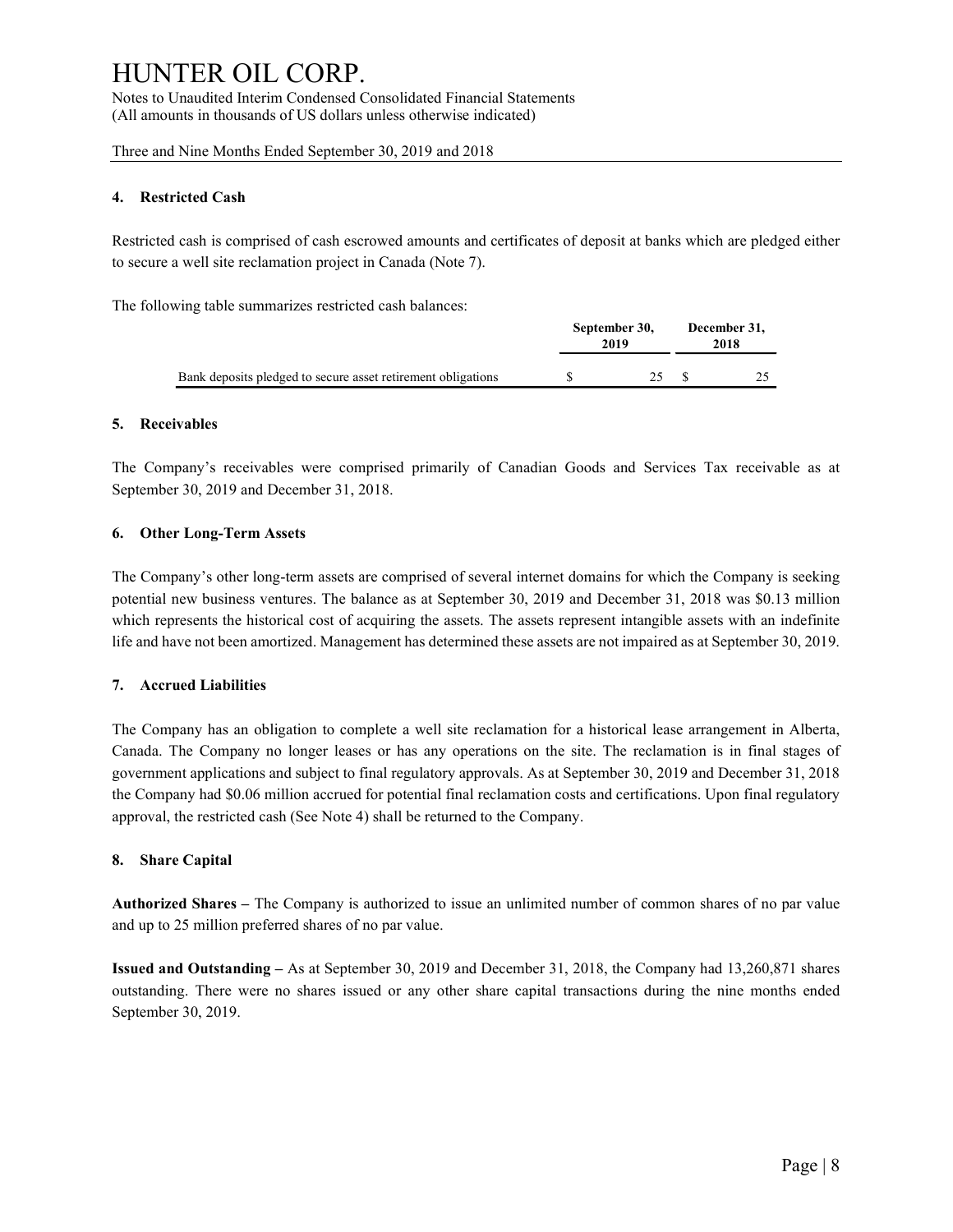Notes to Unaudited Interim Condensed Consolidated Financial Statements (All amounts in thousands of US dollars unless otherwise indicated)

Three and Nine Months Ended September 30, 2019 and 2018

#### 9. Stock Options

The Company has a stock option plan under which up to 10% of the number of outstanding common shares may be reserved for issuance as of any particular stock option grant date.

As of September 30, 2019, the Company had no stock options outstanding.

#### 10. Related Party Transactions

Key management personnel are those persons having authority and responsibility for planning, directing and controlling the activities of the Company. The following table summarizes compensation paid or payable to officers and directors of the Company, including the Board of Directors, the Chief Executive Officer, and the Chief Financial Officer:

#### Related Party Transactions Continuing Operations

|                                      |      | Nine Months Ended September 30, |      |  |  |
|--------------------------------------|------|---------------------------------|------|--|--|
|                                      | 2019 |                                 | 2018 |  |  |
| Salaries, bonuses, benefits and fees | 54   |                                 |      |  |  |
| Stock-based compensation             | -    |                                 | 24   |  |  |
| Management fees                      | 234  |                                 | 180  |  |  |
| Total compensation                   | 288  |                                 | 258  |  |  |

#### Related Party Transactions Discontinued Operations

|                                      |      | Nine Months Ended September 30, |      |  |  |
|--------------------------------------|------|---------------------------------|------|--|--|
|                                      | 2019 | 2018                            |      |  |  |
| Salaries, bonuses, benefits and fees |      |                                 | 581  |  |  |
| Change of control payment            |      |                                 | 750  |  |  |
| Payment for cancelled stock options  |      |                                 | 397  |  |  |
| Total compensation                   |      |                                 | .728 |  |  |

Amounts due to related parties in accounts payable at September 30, 2019 totaled \$0.02 million (December 31, 2018 - \$.02 million)

During the nine months ended September 30, 2019, the Company incurred expenses from transactions with two related parties identified below.

The Company is party to a management services agreement with Century Capital Management Ltd., a company controlled by the Company's Executive Chairman. Pursuant to this management services agreement, the Company incurred approximately \$0.18 million and \$0.18 million in management fees, office rent and office expenses during the nine months ended September 30, 2019 and 2018, respectively. The Company currently operates under a monthly agreement for \$0.02 million per month.

The Company incurred management consulting fees paid to a company controlled by the CFO of approximately \$.05 million during the nine months ended September 30, 2019 (2018 - \$Nil).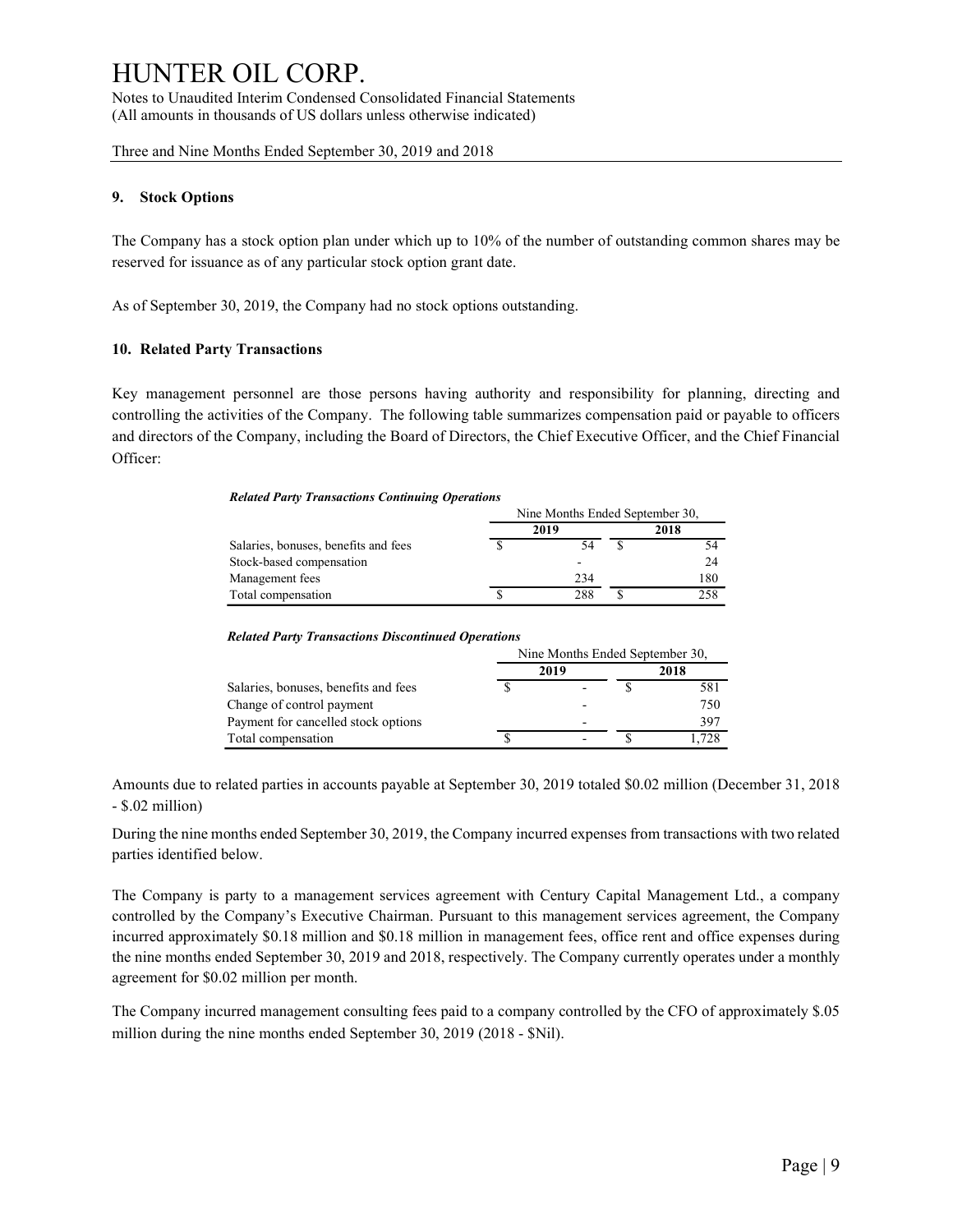Notes to Unaudited Interim Condensed Consolidated Financial Statements (All amounts in thousands of US dollars unless otherwise indicated)

Three and Nine Months Ended September 30, 2019 and 2018

#### 11. Discontinued Operations

On August 31, 2018, the Company closed a Purchase and Sale Agreement with Pacific Energy Development Corp. (the "Purchaser") in which certain subsidiaries of the Company sold substantially all of the Company's oil and gas operations and related assets (the "Assets") located in the Permian Basin, eastern New Mexico, for an aggregate final purchase price of \$21.5 million. The Purchaser also agreed to assume all retirement obligations associated with the Assets.

The results of discontinued operations are as follows:

|                                              |      | Nine Months Ended |             |
|----------------------------------------------|------|-------------------|-------------|
|                                              |      | September 30,     |             |
|                                              | 2019 |                   | 2018        |
|                                              |      |                   |             |
| <b>Revenues</b>                              |      |                   |             |
| Oil and gas sales                            | \$   |                   | \$<br>1,348 |
| Less: Royalties                              |      |                   | (302)       |
| Revenues, net of royalties                   |      |                   | 1,046       |
| <b>Expenses</b>                              |      |                   |             |
| Operating and production costs               |      |                   | 639         |
| Workover expenses                            |      |                   | 225         |
| General and administrative                   |      | 28                | 2,453       |
| Depreciation and depletion                   |      |                   | 404         |
| Accretion                                    |      |                   | 277         |
| Other, net                                   |      |                   | 58          |
| Stock-based compensation                     |      |                   | 472         |
| Impairment loss                              |      |                   | 1,011       |
| <b>Total expenses</b>                        |      | 28                | 5,539       |
| <b>Net loss from Discontinued Operations</b> |      | (28)              | (4, 493)    |

#### 12. General and Administrative Expenses

The Company's general and administrative costs are as follows:

|                                                    |                                 | $\overline{\phantom{0}}$ | 277            |
|----------------------------------------------------|---------------------------------|--------------------------|----------------|
| Other, net                                         |                                 |                          | 58             |
| Stock-based compensation                           |                                 |                          | 472            |
| Impairment loss                                    |                                 |                          | 1,011          |
| 'otal expenses                                     |                                 | 28                       | 5,539          |
| let loss from Discontinued Operations              | \$                              | (28)                     | (4, 493)<br>\$ |
| nd Administrative Expenses                         |                                 |                          |                |
| s general and administrative costs are as follows: |                                 |                          |                |
|                                                    | Nine Months Ended September 30, |                          |                |
|                                                    |                                 |                          |                |
|                                                    | 2019                            |                          | 2018           |
| Accounting and tax                                 | \$<br>39                        | $\overline{\mathcal{S}}$ | 78             |
| Insuance                                           | 9                               |                          | 37             |
| Legal                                              | 61                              |                          | 77             |
| Office & General                                   | 39                              |                          | 15             |
| Public company                                     | 25                              |                          | 58             |
| Telephone and Utilities<br>Travel and accomodation | 9                               |                          | 59             |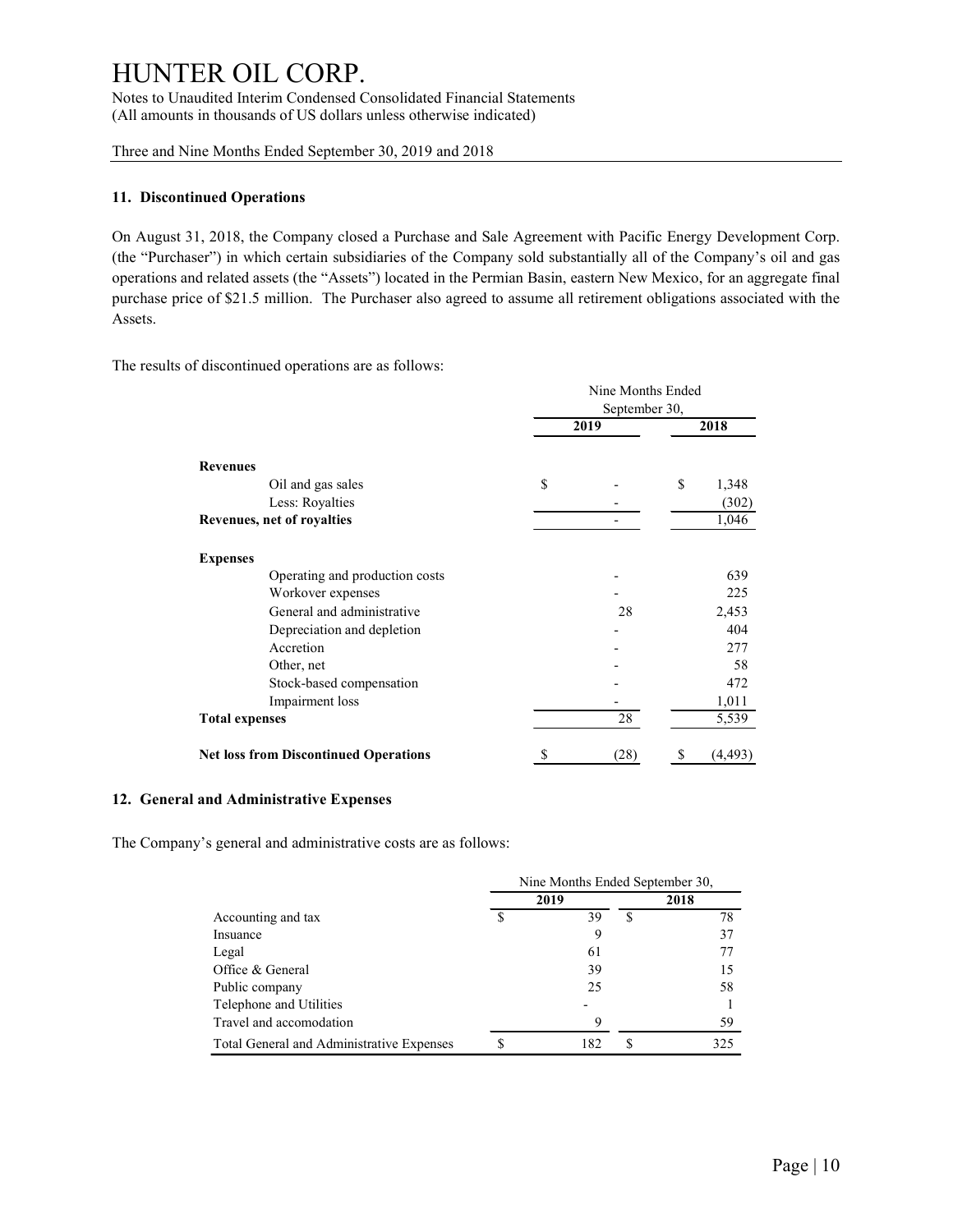Notes to Unaudited Interim Condensed Consolidated Financial Statements (All amounts in thousands of US dollars unless otherwise indicated)

Three and Nine Months Ended September 30, 2019 and 2018

#### 13. Fair Value Measurements

Fair value estimates are made at a specific point in time, using available information about the financial instrument. These estimates are subjective in nature and often cannot be determined with precision. The Company classifies fair value measurements using a fair value hierarchy that reflects the significance of the inputs used in making the measurements. The fair value hierarchy has the following levels:

- Level 1 Values are based on unadjusted quoted prices available in active markets for identical assets or liabilities as of the reporting date.
- Level 2 Values are based on inputs, including quoted forward prices for commodities, time value and volatility factors, which can be substantially observed or corroborated in the marketplace. Prices in level 2 are either directly or indirectly observable as of the reporting date.
- Level 3 Values are based on prices or valuation techniques that are not based on observable market data.

The Company has determined that the carrying value of its short-term financial assets and liabilities (cash and cash equivalents, receivables, accounts payable and accrued liabilities) approximates fair value at the consolidated balance sheet dates due to the short-term maturity of these instruments.

#### 14. Risk Management

The resource industry is highly competitive and, in addition, exposes the Company to a number of risks. Resource exploration and development involves a high degree of risk, which even a combination of experience, knowledge and careful evaluation may not be able to overcome. It is also highly capital intensive and the ability to complete a development project may be dependent on the Company's ability to raise additional capital. In certain cases, this may be achieved only through joint ventures or other relationships, which would reduce the Company's ownership interest in the project. There is no assurance that development operations will prove successful.

Business Risk – The Company is actively seeking to acquire interests in oil and gas properties or pursue other business opportunities in the oil and gas industry. There is no guarantee that the Company will be able to identify suitable oil and gas prospects, or that the Company will be able to negotiate acceptable terms for any prospects that it identifies. The TSX-V may transfer the Company to the NEX, a separate board of the TSX-V, if the Company fails to meet ongoing minimum listing requirements.

Risks Associated with Financial Assets and Liabilities – The Company is exposed to financial risks arising from its financial assets and liabilities. Financial risks include market risks (such as commodity prices, foreign exchange and interest rates), credit risk and liquidity risk. The future cash flows of financial assets or liabilities may fluctuate due to movements in market prices and the exposure to credit and liquidity risks. Disclosures relating to exposure risk are provided in detail as follows: